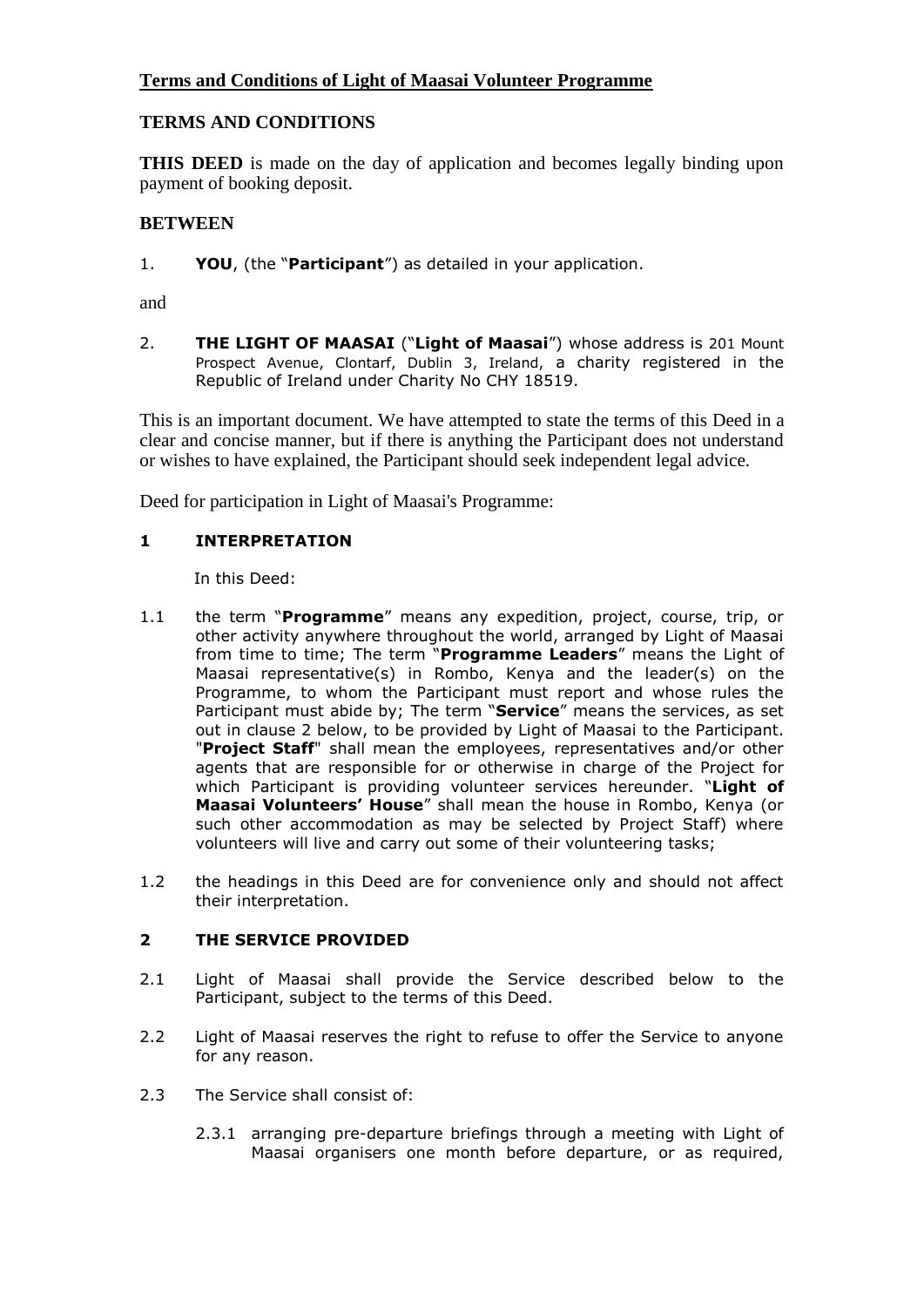online at Light of Maasai's website http://www.lightofmaasai.org or on the telephone; and

2.3.2 providing accommodation in the Light of Maasai's Volunteers' House and food during the period of the Participant's involvement in the Programme. Light of Maasai shall arrange transfers from Nairobi airport for Participants who want to take the Light of Maasai taxi. However, this cannot be guaranteed, and Participants may in some cases have to make their own arrangements. Light of Maasai takes no responsibility for Participants who choose to fly or take the bus. Light of Maasai responsibility only begins when volunteers are met by a member of Light of Maasai Project Staff.

#### **3 THE PARTICIPANT'S OBLIGATIONS**

- 3.1 By participating in a Light of Maasai Programme the Participant accepts that he / she will be subjected to various physical and emotional demands. Participants are aware and accept that the standard of living, including food, hygiene and accommodation in Kenya are below the standards of their own country.
- 3.2 The Participant is responsible for his/her own travel arrangements, expenses and insurance during the Programme. The Participant is obliged to secure travel and medical insurance to protect the Participant against losses caused by travel arrangement cancellation, loss or damage of baggage, non-refundable airfare and/or emergency medical expenses.
- 3.3 In the event that Light of Maasai advances any monies to or on behalf of the Participant, the Participant shall reimburse such monies to Light of Maasai immediately upon conclusion or termination of the Programme.
- 3.4 It is a condition of booking that all Participants have a valid travel insurance policy to cover the entire duration of their trip which extends to include manual conservation and volunteer work. If you are unable to provide documentary evidence of a valid insurance, your booking may be cancelled at the sole discretion of Light of Maasai without any refund.
- 3.5 The Participant represents and warrants that all information and records provided to Light of Maasai relating to the Participant, the Participant's medical history and the Participant's medical statement are accurate and truthful and provide Light of Maasai with a clear indication of the Participant's state of physical, emotional and mental health.
- 3.6 The Participant understands that he/she is under a duty to inform Light of Maasai in advance of the Programme of any medication requirements, any allergies and any other physical or mental condition or limitation that might disable or render the Participant unable to perform or safely complete the Programme.
- 3.7 The Participant is the best judge of his/her own condition and limitations, and the Participant acknowledges the incumbent obligation on him/her to fully disclose the extent of any conditions or limitations.
- 3.8 The Participant represents, warrants and affirms that he/she has discussed this Programme, its remote location, potential risks and physical and mental demands with his/her personal physician, and that the Participant is physically and emotionally fit and able to undertake this Programme.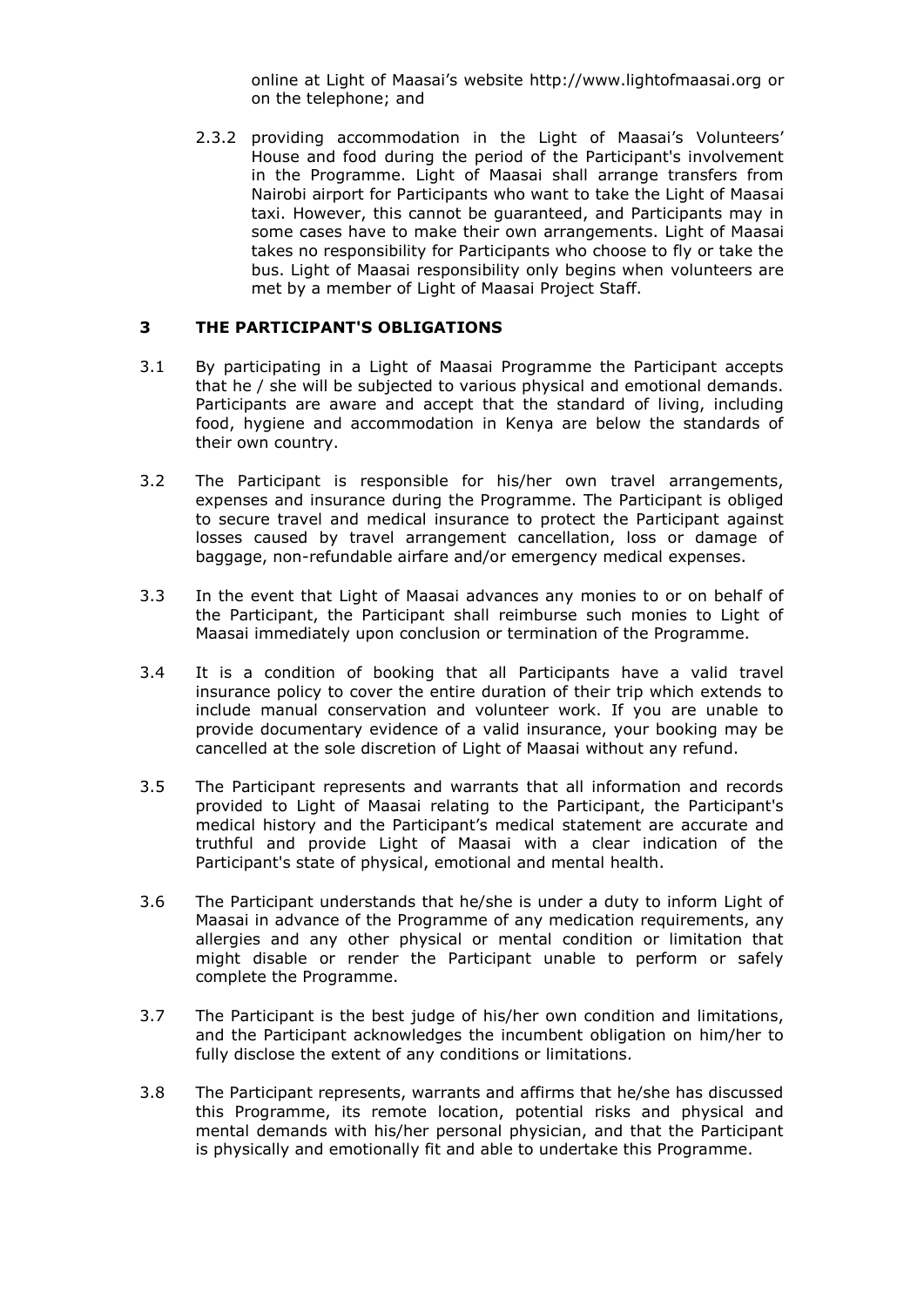- 3.9 The Participant agrees to notify Light of Maasai of any physical and medical condition prior to signing this Agreement and also to immediately notify Light of Maasai of any changes in his/her physical and medical condition occurring after the Participant's signing of this Agreement.
- 3.10 Light of Maasai reserves the right to require documentation from a doctor or specialist verifying that the Participant is fit and able to undertake this programme and Light of Maasai reserves the right to reject a booking on the grounds of the doctor's comments.
- 3.11 Light of Maasai shall not in any event be held liable for any consequence arising out of the Participant's failure to take advice or medication as prescribed by a medical practitioner both prior to departure and during the Programme.
- 3.12 Light of Maasai reserves the right to reject applicants who require special medical care following due consideration.
- 3.13 The Participant acknowledges and agrees that Light of Maasai reserves the right to accept or reject any person as a Participant at any time, or to require a Participant to withdraw from a Programme at any time if it is determined in a Programme Leaders sole discretion that it is the best interest of the Participant's health and safety, and/or in the best interest of the Programme in general.
- 3.14 The Participant agrees to take personal responsibility for insuring the Participant's own personal effects and Light of Maasai cannot be held liable for any loss or damage of personal effects.
- 3.15 The Participant is responsible for ensuring that he / she has any necessary visa, permits and vaccinations, a valid passport which shall remain valid for the duration of time as may be required by the country issuing the Participant with a visa, and that he / she has obtained and supplied all relevant valid documentation for the Programme in terms of travel documents and medical documents.
- 3.16 Light of Maasai cannot be held responsible for a country's decision to refuse entry, exit or the right of passage (national and local laws governing immigration). All Participants must ensure that they contact the relevant Embassy to acquire the relevant Visa or Tourist Permit prior to commencing the Programme.
- 3.17 The Participant shall comply with all relevant laws, regulations and customs of the countries visited during the Programme. In the event of a contravention of these laws, the Programme Leader or Light of Maasai shall have the right to require the Participant to leave the Programme and no liability on the part of Light of Maasai shall arise whatsoever.
- 3.18 The Participant will at all times respect and follow local laws and culture of Kenya and behave in a responsible and courteous manner. Each Participant has a duty of care to each other, to local people, to Kenya nationals participating in the Programmes and to Light of Maasai. The Participants shall follow the reasonable instructions of the Programme Leaders during the Programme.
- 3.19 As representatives of Light of Maasai within Kenya, the Participant must respect Light of Maasai's aims and objectives and not wilfully or recklessly seek to damage relations between Light of Maasai, the Programme and/or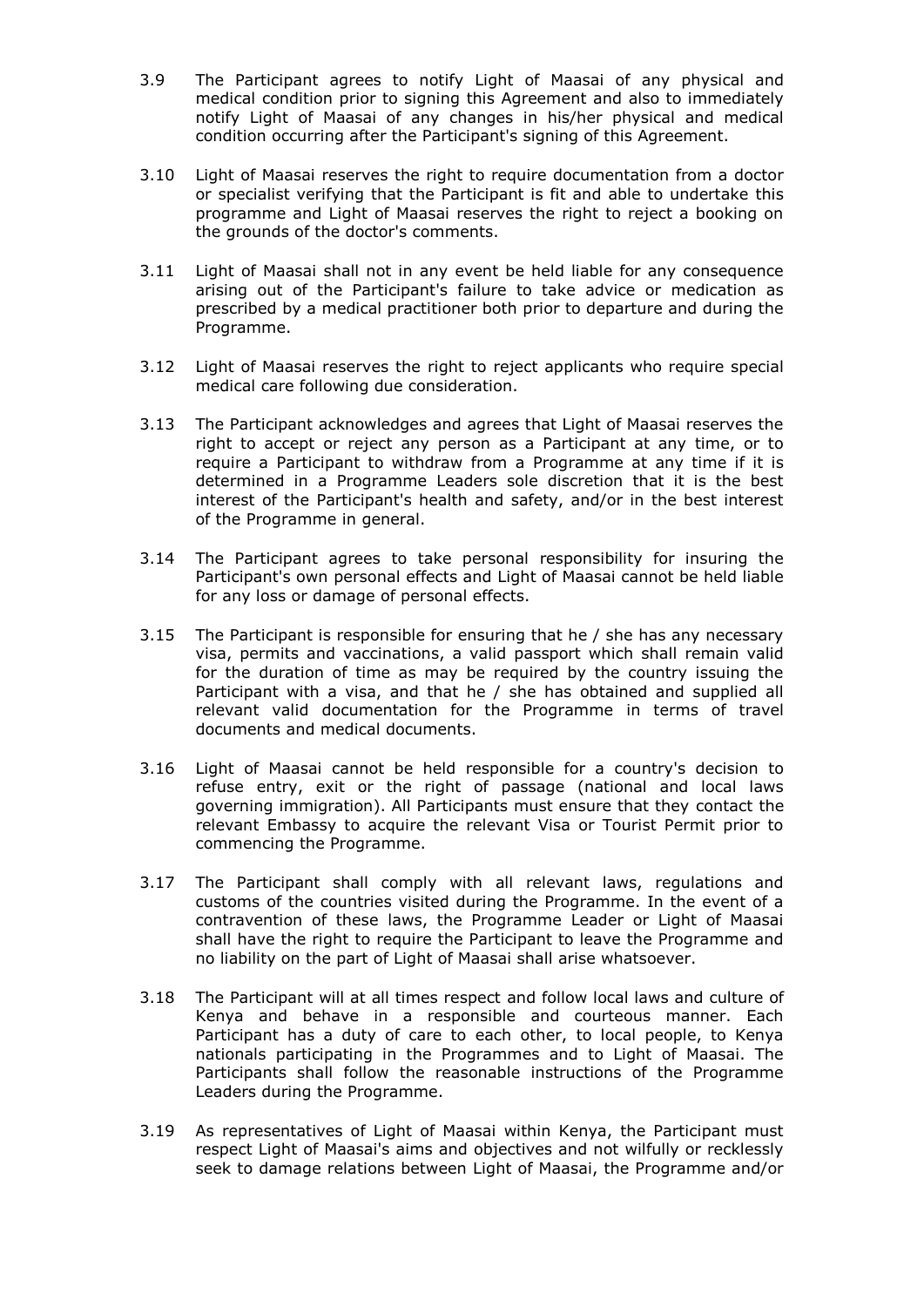Kenya. The Participant must not misrepresent Light of Maasai in any way which would seek to undermine or damage relations between Light of Maasai and Kenya.

3.20 The Participant shall at all times respect and follow the health and safety procedures as set out by Light of Maasai, the Programme leaders and/or the representative in Kenya.

#### **4 FEES**

- 4.1 Subject to any special terms agreed, the Participant must pay Light of Maasai's standard fees. Please note that fees shown within any printed material are subject to change. However, fees will not be subject to change once booking has been confirmed.
- 4.2 The deposit payment is due 3 months in advance of departure for volunteer programme. Deposits are currently 50% of total fees due.
- 4.3 On payment of deposit, the outstanding balance of fees will be due on arrival in Rombo, Kenya.
- 4.4 Any deposit paid shall become non-refundable if a volunteer cancels within two weeks of his/her departure date. If, for any reason, the Participant does not meet these payment deadlines, then Light of Maasai reserves the right to offer the Participant's placement to someone else, without any refund to the Participant.

#### **5 WARRANTIES, LIABILITIES AND ASSUMPTION OF RISK**

- 5.1 Light of Maasai warrants to the Participant that the Service will be provided using reasonable care and skill and, as far as is reasonably possible, in accordance with the description of the Service.
- 5.2 Any information provided by Light of Maasai, including but not limited to information about visas, vaccinations, healthcare, climate, baggage, group sizes and special equipment is given in good faith for information and educational purposes only but without responsibility on the part of Light of Maasai.
- 5.3 Except in respect of death or personal injury caused by Light of Maasai's gross negligence, Light of Maasai's responsibility for any representation (unless fraudulent), or any other act or omission shall not exceed the amount of Light of Maasai's fees as set out in Clause 4.1 for the provision of the Service.
- 5.4 In particular Light of Maasai shall have no responsibility for any activities undertaken by the Participant outside the scope of those directly relating to the Programme. No warranty is given in respect of any activities outside the scope of those relating to the Programme and it is the Participant's responsibility to ensure that any person or company offering any activities possesses the requisite care and skill. The term "outside of scope" as used in this clause shall mean any and all actions or activities undertaken by the Participant that were not pre-arranged or procured by Light of Maasai, its employees or agents.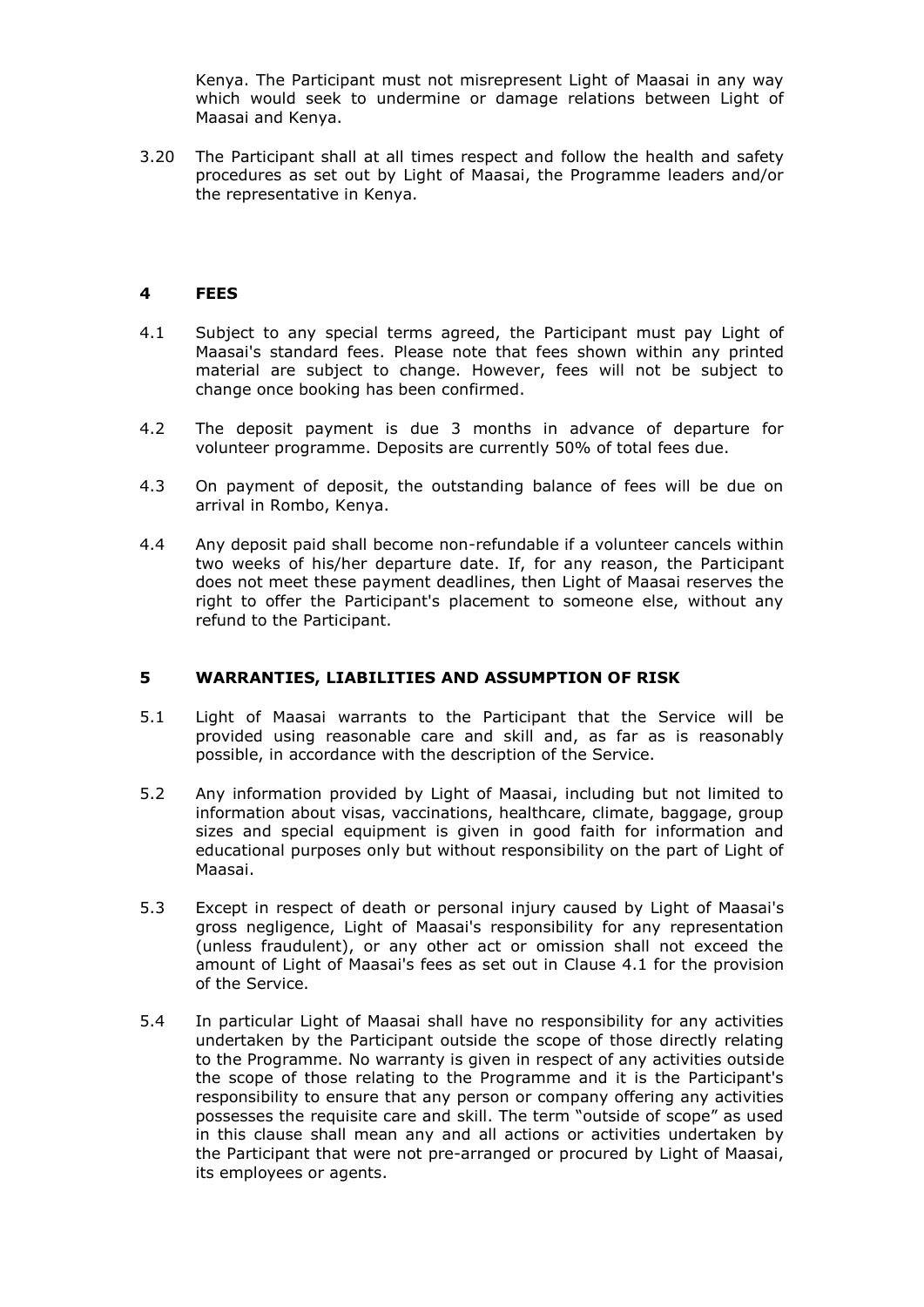- 5.5 The Participant understands that certain risks may arise, including, but not limited to, hazards of travelling to, and in, remote areas; travel by automobile, motorcycle, van, bus, aeroplane, boat, train or any other means of conveyance; the forces of nature; civil disturbances; national or international conflicts; terrorism; arbitrary itinerary changes made by foreign governments or vendors; dive related accidents, boat accidents; interacting with dangerous wildlife; personal injury or illness from the local environment; accident or illness in remote locations without immediate evacuation or medical facilities; or negligent acts of third parties. The Participant hereby asserts that he/she knows, understands and appreciates these and other risks inherent in the Programme and asserts that his/her participation is completely voluntary and assumes all risk associated with the Programme and will hold Light of Maasai and its agents and employees harmless from and indemnify them for any and all claims, actions, suits, procedures, costs, expenses, damages and liabilities, including attorney's fees, which may arise in connection with the Participant's participation in this Programme, any activities arranged by or for the Participant by Light of Maasai, its agents or employees, emergency medical care if considered essential by the most qualified in-situ personnel. The Participant further expressly agrees that the foregoing waiver and assumption of risks is intended to be as broad and inclusive as is permitted by applicable law and that if any portion thereof is held invalid, it is agreed that the balance shall, notwithstanding, continue in full legal force and effect. The terms of this Deed shall further extend to the Participant's heirs, personal representatives, successors and assigns.
- 5.6 The warranty contained in this section is the sole and exclusive warranty as to the Service provided hereunder, and shall supersede any express or implied warranties, in fact or law, including, without limitation, warranties of merchantability or fitness for a particular purpose and Light of Maasai will not be liable under any circumstances with respect to any subject matter of this Deed under any contract, negligence, tort, strict liability or other legal or equitable theory for any incidental, consequential, special or exemplary damages (including, without limitation, loss of revenue or loss of profits or lost business), even if Light of Maasai has been advised of the possibility of such damages. Further, notwithstanding anything to the contrary contained in this Deed, in no event will Light of Maasai's cumulative liability to the Participant arising out of or relating to this Deed, whether based in contract, negligence, strict liability, tort or other legal or equitable theory exceed the total fees, as set out in clause 4.1, actually paid under this Deed.

## **6 COMPLAINTS**

- 6.1 If the Participant wishes to make a complaint in relation to the Programme, he/she shall bring the complaint to the attention of the Programme Leader or the representative in Kenya, who shall use his/her reasonable efforts to resolve the complaint within a reasonable time.
- 6.2 If the Programme Leader or the representative in Kenya is unable to resolve a serious complaint, and the Participant leaves the Programme before the completion date, the Participant shall provide the Programme Leader or the representative in Kenya with a written version of events prior to the Participant's departure.
- 6.3 No compensation shall be given to the Participant, unless there are extreme circumstances, which shall be determined at the sole discretion of Light of Maasai. The Participant agrees that under no circumstances shall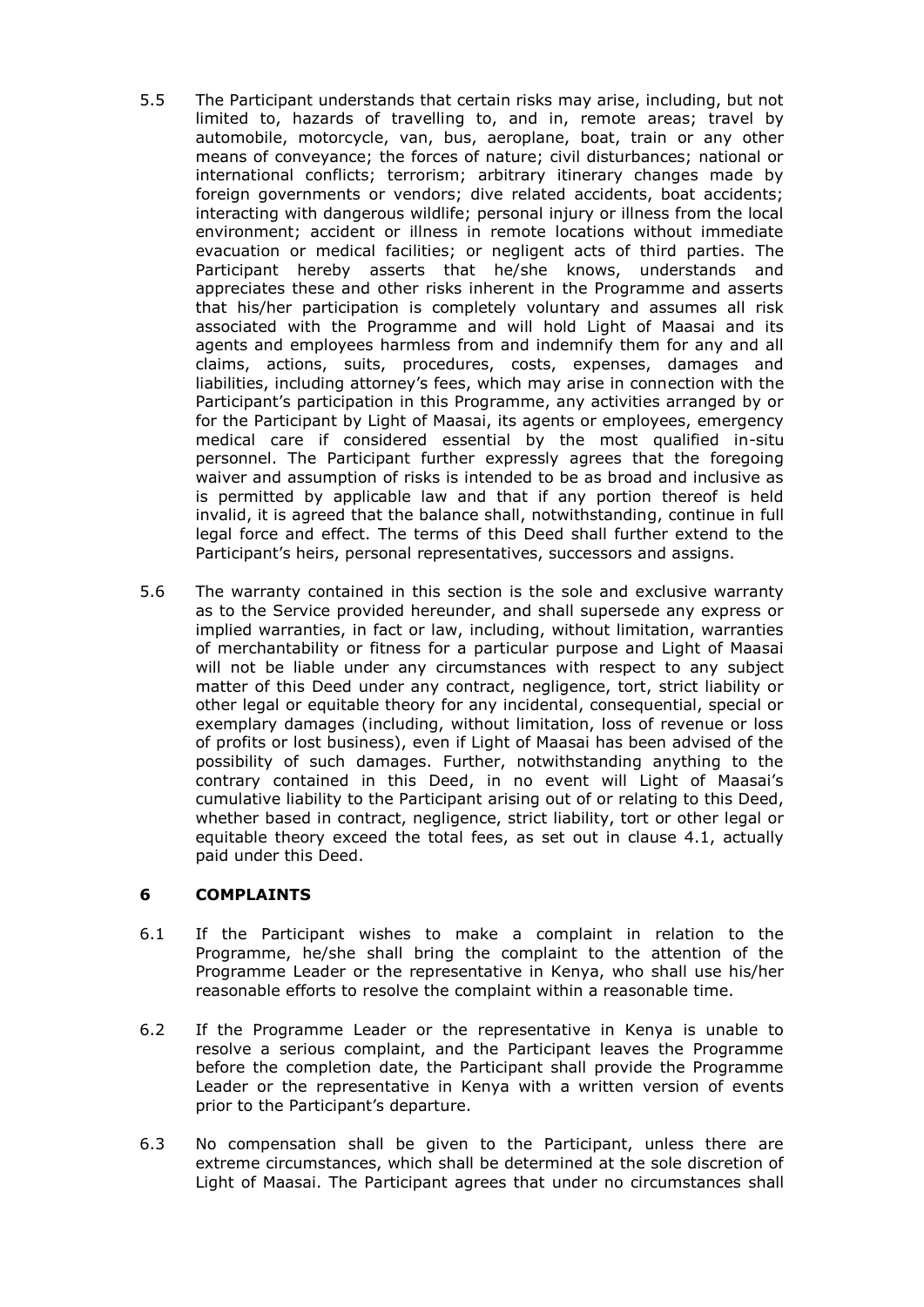Light of Maasai be liable for damages or compensation arising from any claim related to the termination of the Programme by Light of Maasai representatives or the assessment of inconvenience, disappointment, discomfort or loss of enjoyment.

## **7 PHYSICAL AND INTELLECTUAL PROPERTY**

- 7.1 All equipment and resources provided by Light of Maasai both prior to and throughout the duration of the Programme remain the property of Light of Maasai and must be returned on completion of the Programme.
- 7.2 The Participant shall replace, or provide monetary compensation of an equivalent value, any property that is lost or damaged through his/her careless or otherwise negligent behaviour.
- 7.3 All research, data, reports, photographs and documentation relating to the Programme and Light of Maasai projects provided by Light of Maasai, shall remain the property of Light of Maasai without compensation or further recourse to the Participant. Light of Maasai retains the rights over the use and dissemination of such materials for its commercial and promotional purposes, including, but not limited to, the posting of any photographs containing an image of the Participant while on the Programme on its website, brochures, or other marketing, promotional or informational medium.

## **8 DATA PROTECTION**

- 8.1 It may be necessary for Light of Maasai to pass data about the Participant to countries outside of the European Economic Area (EEA) from time to time. The Participant hereby agrees that Light of Maasai may disclose his/her personal data, including any sensitive personal data such as relevant medical history, to the Programme Leaders and any other representatives in Kenya.
- 8.2 From time to time Light of Maasai shares Participant contact information with other Participants in order to enhance pre-departure support, allow direct communication between participants on similar programmes and allow prospective Participants to communicate with former Participants. The Participant hereby agrees that Light of Maasai may disclose his/her contact information to other Participants or potential Participants.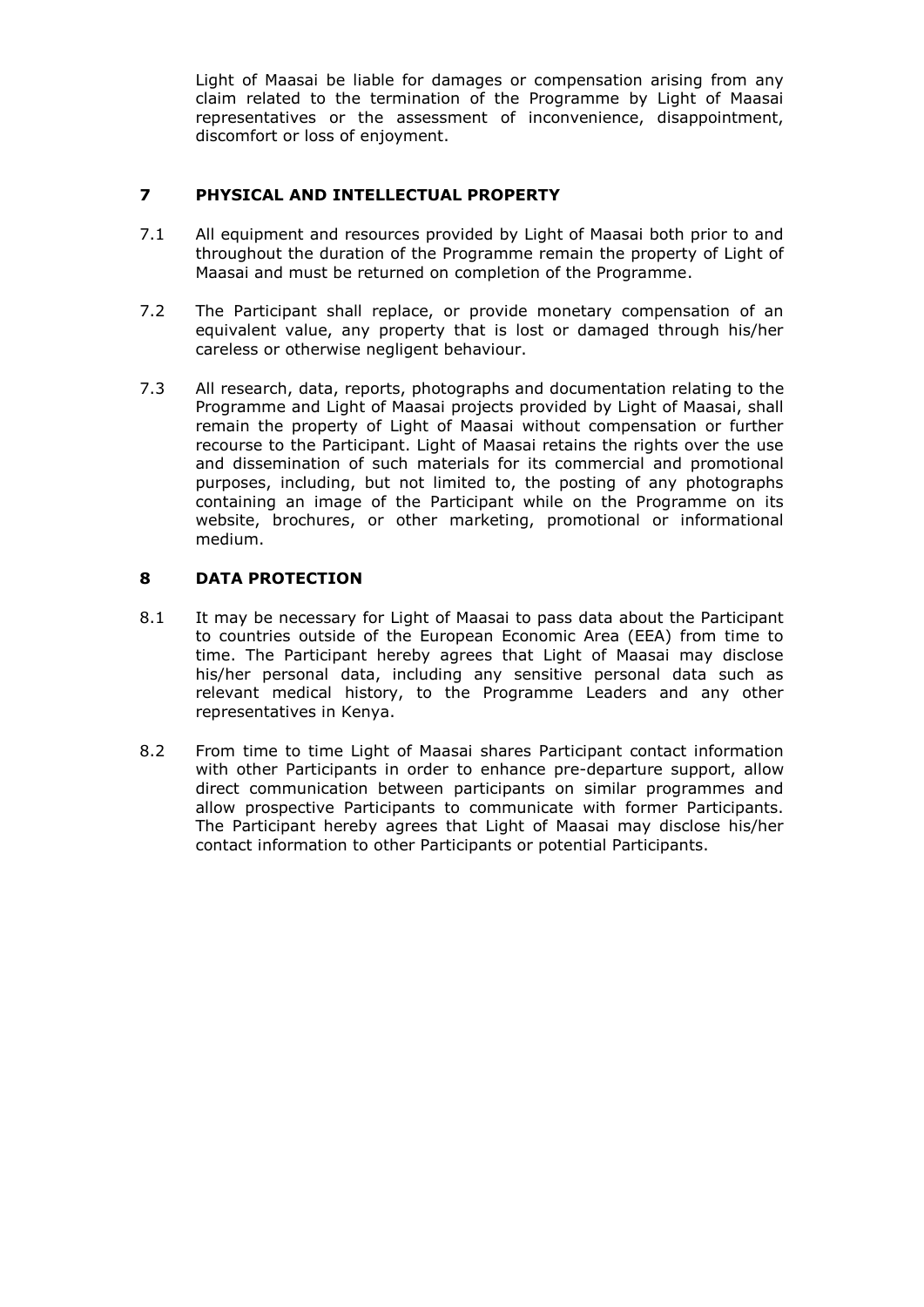#### **9 TERMINATION AND EXPULSION**

- 9.1 Light of Maasai reserves the right to deny from participating in or otherwise to expel from the Programme any Participant who is in breach of any term of this Deed.
- 9.2 Without prejudice to the generality of clause 9.1 above the following will result in automatic expulsion :
	- 9.2.1 Possession / taking / supplying of illegal or illicit substances. The question of whether the substances are illegal or illicit is to be governed by the jurisdiction of the state where the acts take place;
	- 9.2.2 Displaying cruel, thoughtless or rude behaviour or committing acts which could injure or harm a member of the Programme (including a staff member), or any other person;
	- 9.2.3 Disobeying Light of Maasai's, the Programme Leader's or the representative in Kenya's instructions in relation to health and safety;
	- 9.2.4 Committing an act or displaying behaviour which could jeopardise future Light of Maasai Programmes within Kenya or lead to the souring of relations between Light of Maasai and the host communities or country; and
	- 9.2.5 Breaking local laws. Please note this list is not exhaustive.
- 9.3 Expulsion will be carried out by the Programme Leader at Light of Maasai's own discretion and is not subject to appeal.
- 9.4 In all such cases the Participant will not be entitled to any reimbursement from Light of Maasai, nor will Light of Maasai be responsible for any additional costs incurred by the Participant as a result of expulsion.

## **10 CURRENCY AND CANCELLATION**

- 10.1 The Participant will be entitled to cancel this Deed at any time up until 2 weeks before departure. In the event of timely cancellation, the Participant shall be entitled to a refund of the deposit. In the event of cancellation after the deadline above, the Participant shall not be entitled to a refund of any monies paid.
- 10.2 Light of Maasai reserves the right to cancel or curtail the Programme if, in its sole discretion, it believes that circumstances warrant it. This shall include cancellation because of Force Majeure (as described below). In the event of cancellation of the Programme, the Participant shall be entitled to any monies paid less any irrecoverable expenditure on the part of Light of Maasai which has already been spent in relation to the preparation of the Programme.
- 10.3 If Light of Maasai cancels the Programme, if practicable, the first recourse shall be to place the Participant on a similar Programme at a later agreed date. Light of Maasai shall use reasonable efforts to match such a Programme with the Participant's preferences and availability.
- 10.4 In all of the above cases, either party shall give written notice to the other of cancellation, and any refund or alternative placement, if any, given to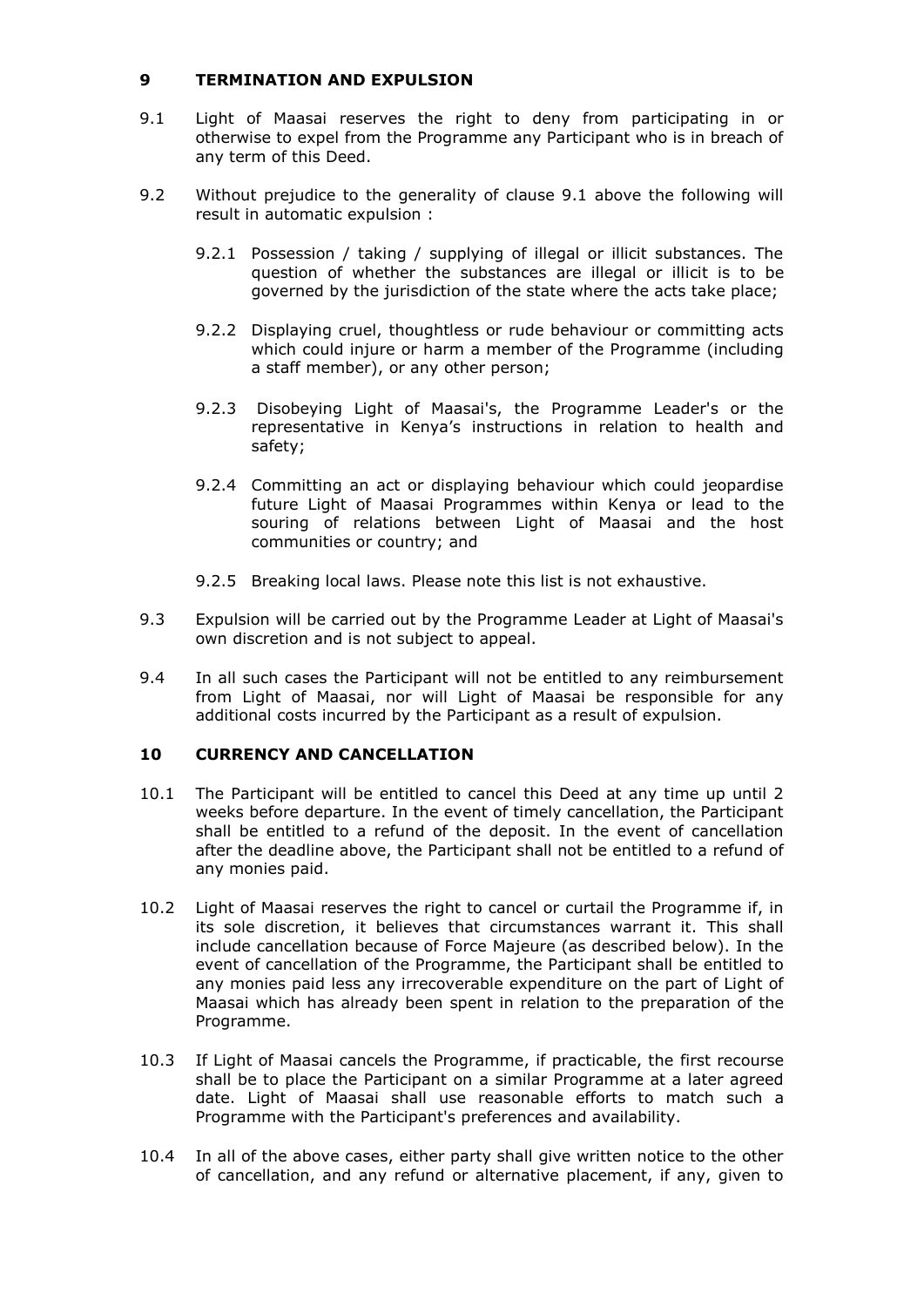the Participant shall be considered to be in full and final settlement of all and any liability owed by Light of Maasai to the Participant.

#### **11 FORCE MAJEURE**

Notwithstanding any other provision of this Deed, Light of Maasai shall not be deemed to be in breach of this Deed or otherwise be liable for any delay in performance or non-performance of any of its obligations under this Deed to the extent that the delay or non-performance is due to any circumstances beyond its reasonable control, including but not limited to Acts of God, war, acts of terrorism, riot or civil commotion, fire, strike and government or other official intervention.

#### **12 UNDER 21**

If you will be under 21 at the time of travel, you must be accompanied by a legal guardian.

#### **13 GENERAL**

- 13.1 This Deed constitutes the entire agreement between the parties and shall apply to all Programmes and/or other courses provided by Light of Maasai and undertaken by the Participant. The invalidity or unenforceability of any particular provision of this Deed shall not affect the other provisions of this Deed.
- 13.2 Any notice required or permitted to be given by one party to this Deed to the other shall be in writing addressed to that other party: in the case of Light of Maasai, its registered office or principal place of business, in the Participant's case to the Participant's address as stated in this Deed or being given to the Participant in person or by delivery to the Participant's last known place of residence outside the jurisdiction of the Republic of Ireland.
- 13.3 No waiver by either party of any breach of contract by the other shall be considered as constituting the waiver of any subsequent breach of contract or any other provision of this Deed.
- 13.4 Irish Law shall apply to this Deed and the parties agree to submit to the exclusive jurisdiction of the Irish Courts.